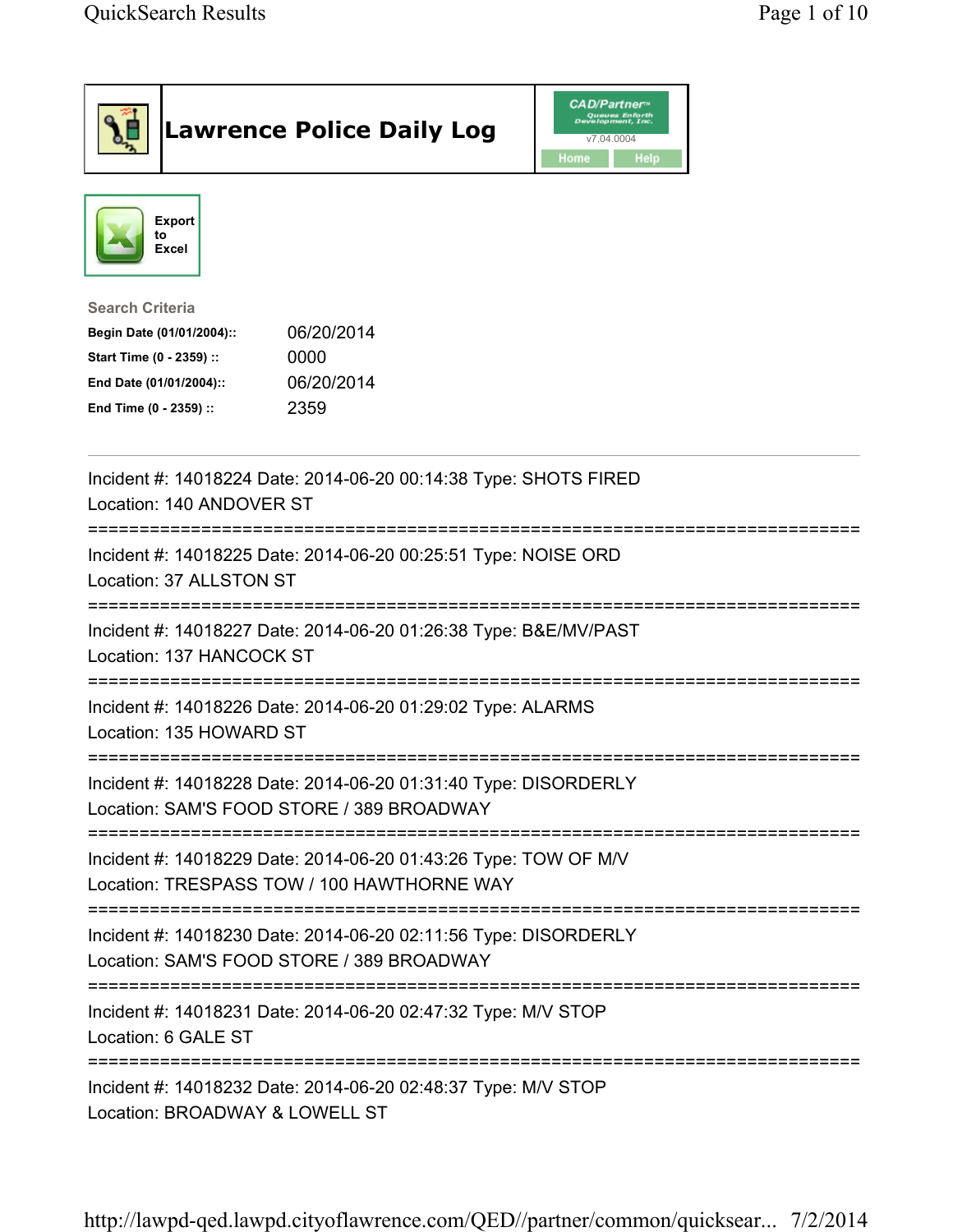| Incident #: 14018233 Date: 2014-06-20 02:52:41 Type: M/V STOP<br>Location: ESSEX ST & GREENWOOD ST                                  |
|-------------------------------------------------------------------------------------------------------------------------------------|
| Incident #: 14018234 Date: 2014-06-20 02:56:13 Type: TOW OF M/V<br>Location: TRESPASS TOW / 119 THOREAU WAY                         |
| Incident #: 14018235 Date: 2014-06-20 03:34:34 Type: M/V STOP<br>Location: ERIVING ST & JACKSON ST<br>============================= |
| Incident #: 14018236 Date: 2014-06-20 03:36:55 Type: TOW/REPOSSED<br>Location: 8 GARFIELD ST                                        |
| Incident #: 14018237 Date: 2014-06-20 03:40:53 Type: DISORDERLY<br>Location: SAM'S FOOD STORE / 389 BROADWAY                        |
| Incident #: 14018238 Date: 2014-06-20 03:41:26 Type: ALARMS<br>Location: MARCADO RESIDENCE / 29 CENTRE ST                           |
| Incident #: 14018239 Date: 2014-06-20 03:47:53 Type: M/V STOP<br><b>Location: BELMONT ST</b>                                        |
| Incident #: 14018240 Date: 2014-06-20 04:45:46 Type: DOMESTIC/PAST<br>Location: ATTIKA CLUB / 1 MILL ST                             |
| Incident #: 14018241 Date: 2014-06-20 05:03:58 Type: SUICIDE ATTEMPT<br>Location: 65 AVON ST FL 3                                   |
| Incident #: 14018242 Date: 2014-06-20 05:10:53 Type: SPECIAL CHECK<br>Location: MT VERNON WATER TOWER                               |
| Incident #: 14018243 Date: 2014-06-20 06:43:18 Type: DISTURBANCE<br>Location: 237 S BROADWAY                                        |
| Incident #: 14018244 Date: 2014-06-20 06:53:59 Type: PARK & WALK<br>Location: BRADFORD ST & BROADWAY                                |
| Incident #: 14018245 Date: 2014-06-20 06:55:23 Type: AUTO ACC/UNK PI<br>Location: 542 HAMPSHIRE ST                                  |
| Incident #: 14018246 Date: 2014-06-20 07:04:04 Type: LARCENY/PAST<br>$A$ coofian: $A$ CO LIAVEDLIII CT $#7$                         |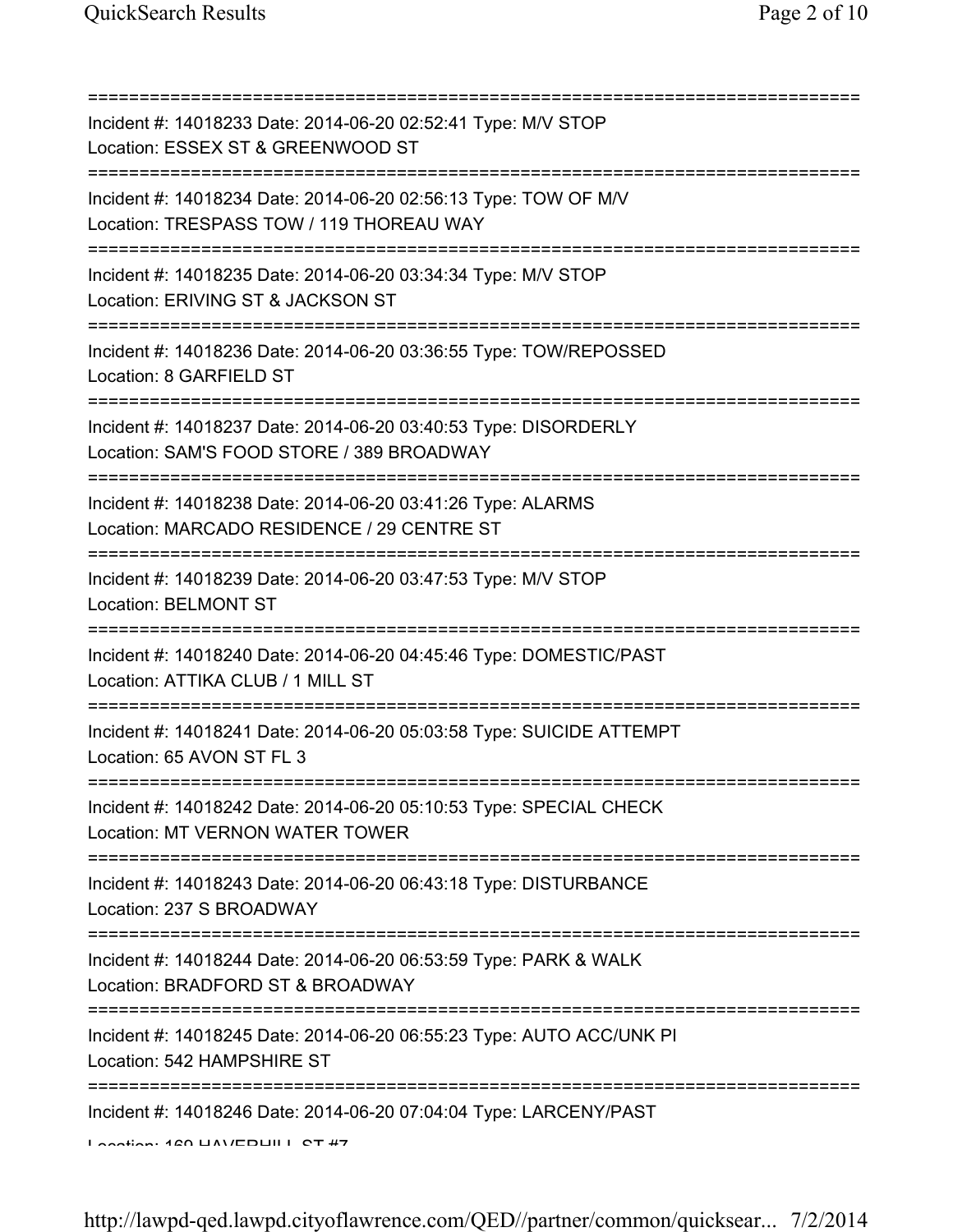| Incident #: 14018247 Date: 2014-06-20 07:08:10 Type: LOST PROPERTY<br>Location: 6 AYER RD<br>==============================               |
|-------------------------------------------------------------------------------------------------------------------------------------------|
| Incident #: 14018248 Date: 2014-06-20 07:21:31 Type: ALARMS<br>Location: DEJESUS RESIDENCE / 335 WATER ST<br>============================ |
| Incident #: 14018249 Date: 2014-06-20 07:22:20 Type: AUTO ACC/NO PI<br>Location: LOWELL ST & MILTON ST                                    |
| Incident #: 14018250 Date: 2014-06-20 07:54:44 Type: INVEST CONT<br>Location: 101 SHAWSHEEN RD                                            |
| Incident #: 14018251 Date: 2014-06-20 07:58:16 Type: ANIMAL COMPL<br>Location: ROLLINS SCHOOL / 451 HOWARD ST                             |
| Incident #: 14018252 Date: 2014-06-20 07:59:45 Type: M/V STOP<br>Location: LAWRENCE ST & PARK ST                                          |
| Incident #: 14018253 Date: 2014-06-20 08:03:13 Type: ROBBERY ARMED<br>Location: PARK & LEXINGTON ST                                       |
| Incident #: 14018254 Date: 2014-06-20 09:06:42 Type: TRESPASSING<br>Location: 64 MANCHESTER ST                                            |
| Incident #: 14018255 Date: 2014-06-20 09:15:46 Type: INVESTIGATION<br>Location: 90 LOWELL ST                                              |
| Incident #: 14018256 Date: 2014-06-20 09:49:56 Type: INVESTIGATION<br>Location: 12 LORENZO RD                                             |
| Incident #: 14018257 Date: 2014-06-20 09:57:09 Type: ALARM/BURG<br>Location: 264 COLONIAL RD                                              |
| Incident #: 14018258 Date: 2014-06-20 10:13:29 Type: AUTO ACC/NO PI<br>Location: 15 UNION ST                                              |
| Incident #: 14018259 Date: 2014-06-20 10:23:22 Type: DISTURBANCE<br>Location: BROADWAY & CANAL ST                                         |
| Incident #: 14018261 Date: 2014-06-20 10:35:16 Type: MAL DAMAGE                                                                           |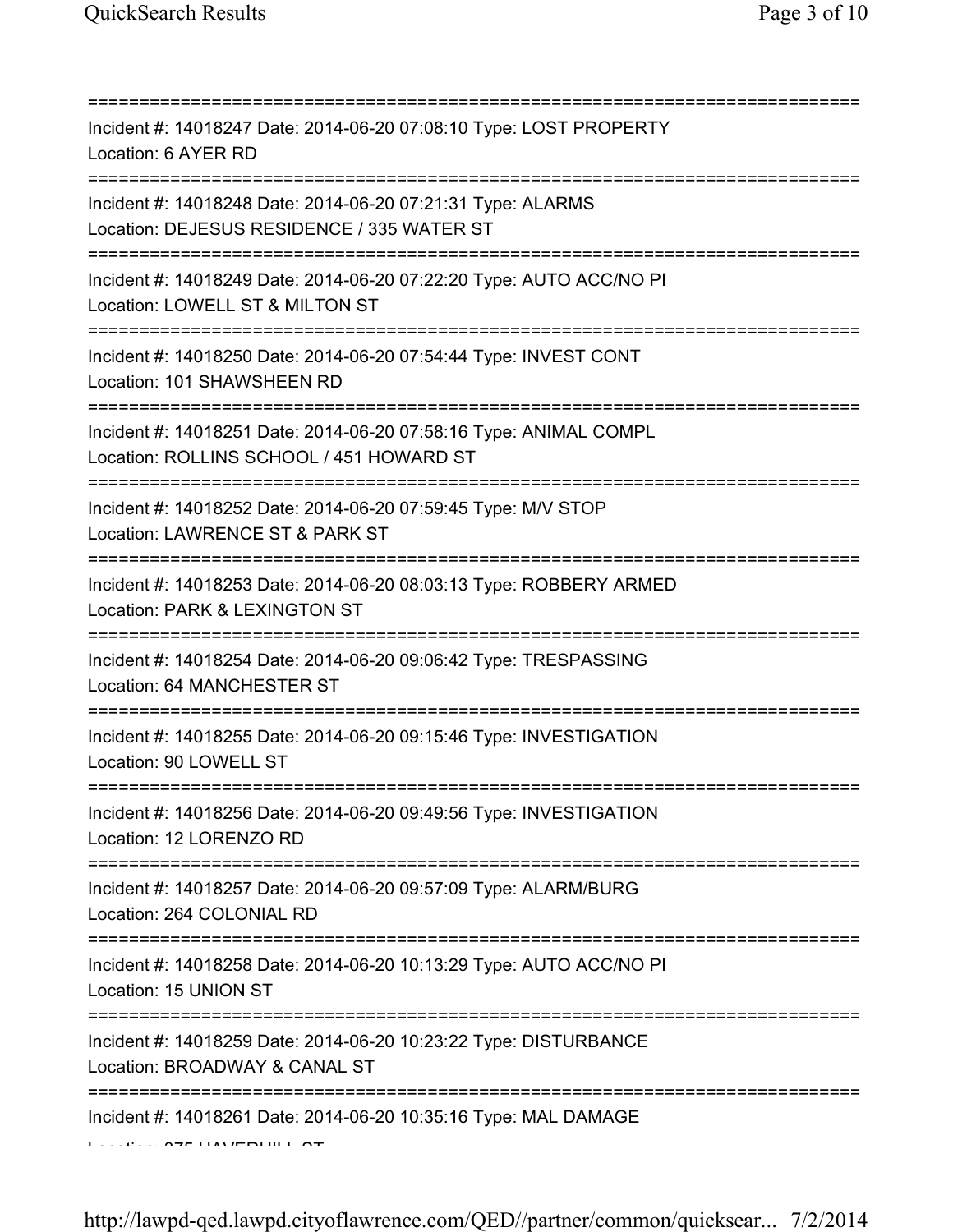Location: 1 GENERAL ST

=========================================================================== Incident #: 14018260 Date: 2014-06-20 10:36:48 Type: AUTO ACC/NO PI Location: 15 UNION ST =========================================================================== Incident #: 14018262 Date: 2014-06-20 10:44:37 Type: COURT DOC SERVE Location: 437 PROSPECT ST =========================================================================== Incident #: 14018263 Date: 2014-06-20 11:10:54 Type: LARCENY/PAST Location: 105 JACKSON ST =========================================================================== Incident #: 14018264 Date: 2014-06-20 11:16:27 Type: DISTURBANCE Location: 2 APPLETON ST =========================================================================== Incident #: 14018265 Date: 2014-06-20 11:21:47 Type: COURT DOC SERVE Location: 6 CHELMSFORD ST =========================================================================== Incident #: 14018266 Date: 2014-06-20 11:34:13 Type: 209A/SERVE Location: 30 SARATOGA ST =========================================================================== Incident #: 14018267 Date: 2014-06-20 11:35:03 Type: TOW OF M/V Location: LAWRENCE ST & STEARNS AV =========================================================================== Incident #: 14018270 Date: 2014-06-20 11:49:55 Type: IDENTITY THEFT Location: 305 ESSEX ST =========================================================================== Incident #: 14018268 Date: 2014-06-20 11:52:09 Type: 209A/SERVE Location: 270 LOWELL ST =========================================================================== Incident #: 14018269 Date: 2014-06-20 11:56:26 Type: PARK & WALK Location: S UNION ST =========================================================================== Incident #: 14018271 Date: 2014-06-20 12:11:44 Type: ALARM/BURG Location: 46 ABBOTT ST FL 1ST =========================================================================== Incident #: 14018272 Date: 2014-06-20 12:36:35 Type: TOW/REPOSSED Location: 1 GENERAL ST =========================================================================== Incident #: 14018273 Date: 2014-06-20 12:38:52 Type: HIT & RUN M/V Location: 192 S BROADWAY =========================================================================== Incident #: 14018274 Date: 2014-06-20 12:49:57 Type: DK (DRUNK)

http://lawpd-qed.lawpd.cityoflawrence.com/QED//partner/common/quicksear... 7/2/2014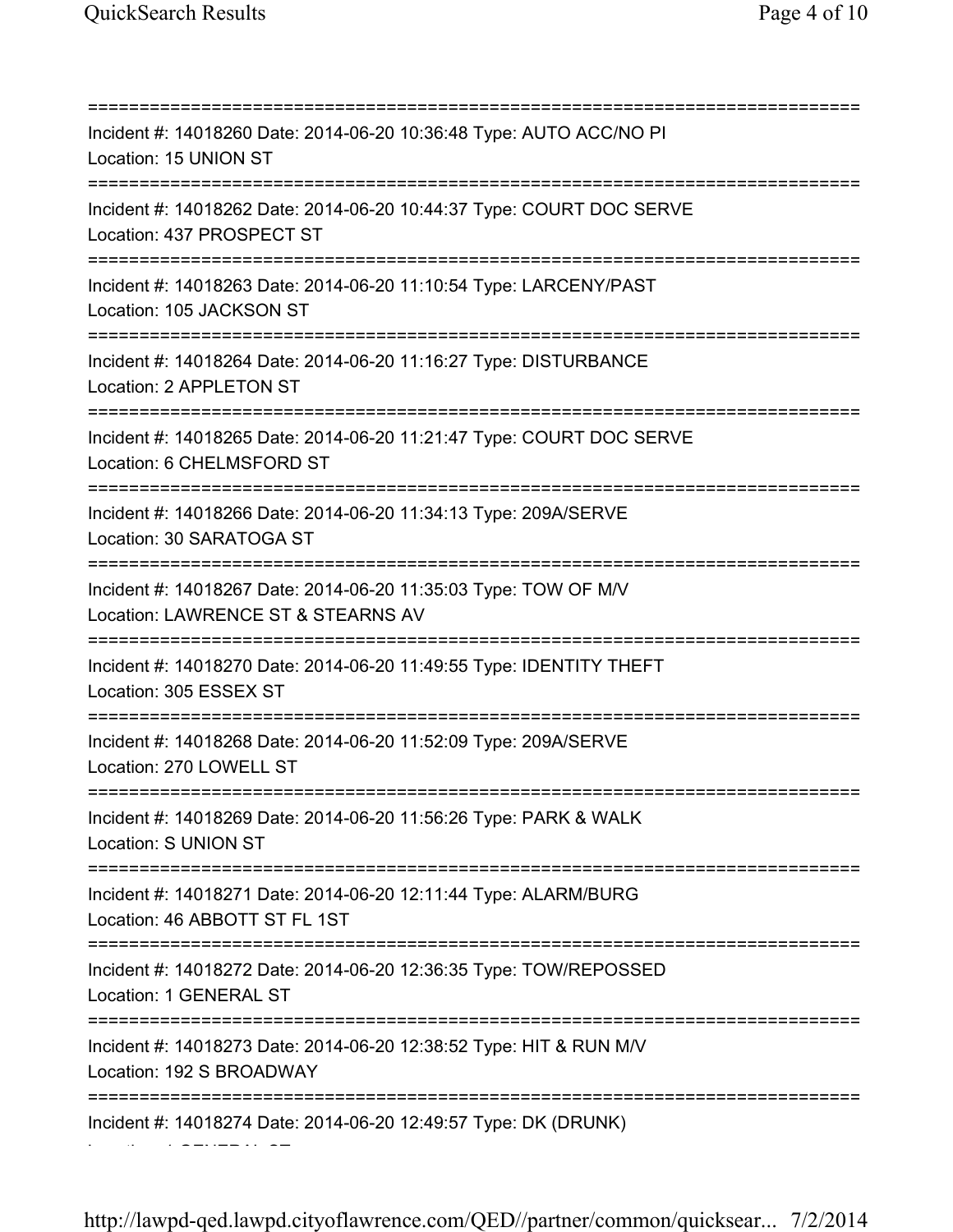=========================================================================== Incident #: 14018275 Date: 2014-06-20 13:02:46 Type: B&E/PAST Location: 64 EXHCANGE FL 2ND =========================================================================== Incident #: 14018276 Date: 2014-06-20 13:05:31 Type: DOMESTIC/PROG Location: 202 WALNUT ST FL 1ST =========================================================================== Incident #: 14018277 Date: 2014-06-20 13:11:40 Type: DOMESTIC/PROG Location: 91 CAMBRIDGE ST FL 2ND =========================================================================== Incident #: 14018278 Date: 2014-06-20 13:24:44 Type: DISTURBANCE Location: BROOK ST =========================================================================== Incident #: 14018279 Date: 2014-06-20 13:30:58 Type: AUTO ACC/NO PI Location: 39 E PLEASANT ST =========================================================================== Incident #: 14018280 Date: 2014-06-20 13:47:35 Type: PARK & WALK Location: BROADWAY =========================================================================== Incident #: 14018281 Date: 2014-06-20 14:02:54 Type: B&E/PROG Location: 39 TEWKSBURY ST =========================================================================== Incident #: 14018282 Date: 2014-06-20 14:03:52 Type: AUTO ACC/UNK PI Location: ALBRITE CARPET CLEANING COMP. / 223 WINTHROP AV =========================================================================== Incident #: 14018283 Date: 2014-06-20 14:08:02 Type: MEDIC SUPPORT Location: 62 BROMFIELD ST =========================================================================== Incident #: 14018284 Date: 2014-06-20 14:14:52 Type: DRUG OVERDOSE Location: 1010 ESSEX ST =========================================================================== Incident #: 14018285 Date: 2014-06-20 14:32:09 Type: PARK & WALK Location: BROADWAY & HAVERHILL ST =========================================================================== Incident #: 14018286 Date: 2014-06-20 14:35:43 Type: FIGHT Location: 301 HOWARD ST =========================================================================== Incident #: 14018287 Date: 2014-06-20 14:53:24 Type: INVEST CONT Location: 92 BROADWAY =========================================================================== Incident #: 14018288 Date: 2014-06-20 15:28:15 Type: NEIGHBOR PROB

http://lawpd-qed.lawpd.cityoflawrence.com/QED//partner/common/quicksear... 7/2/2014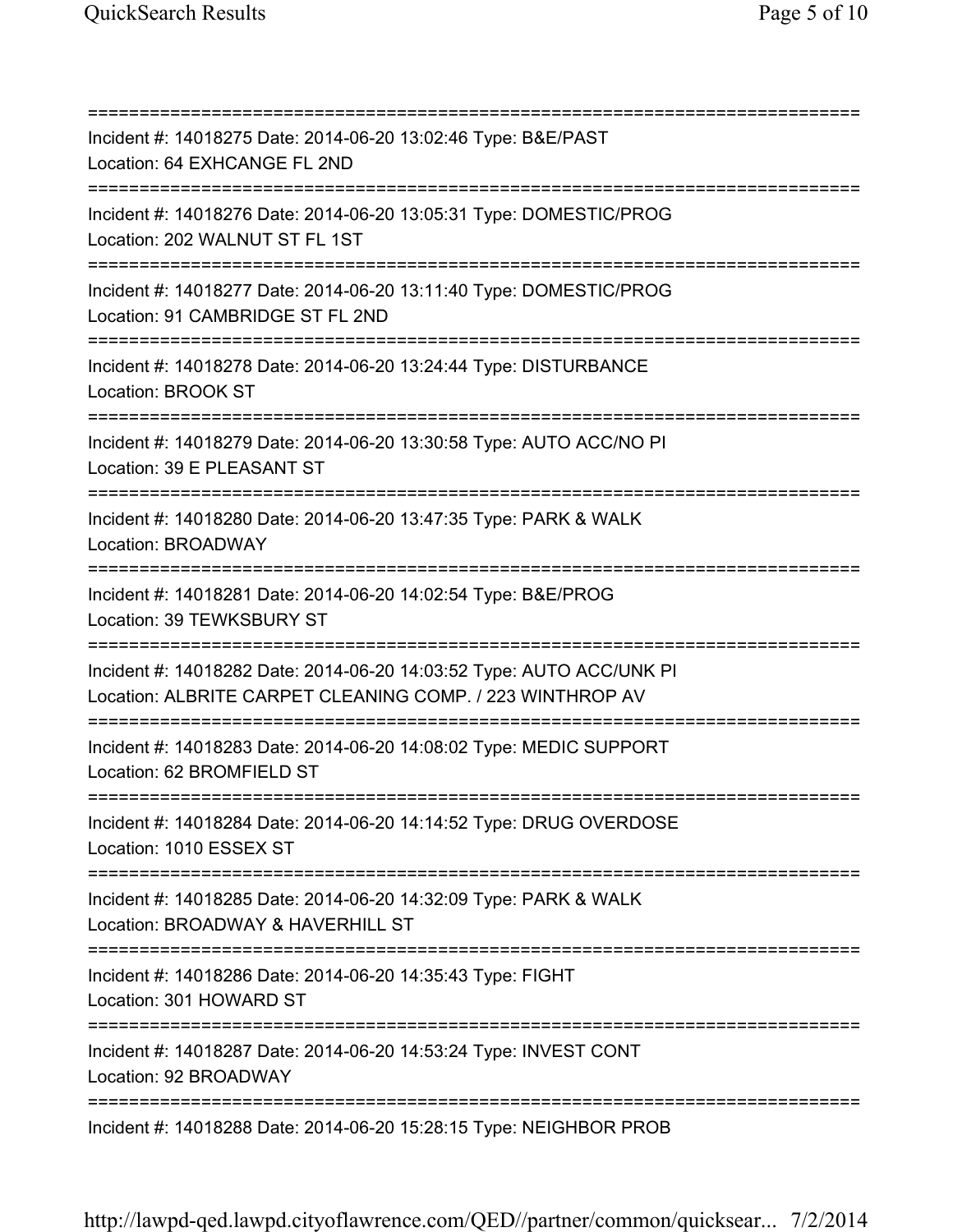| Incident #: 14018289 Date: 2014-06-20 15:31:13 Type: ALARM/BURG<br>Location: GALAXY CENTRAL VACUUM / 16-18 BALLARD RD                             |
|---------------------------------------------------------------------------------------------------------------------------------------------------|
| Incident #: 14018290 Date: 2014-06-20 15:34:05 Type: DISORDERLY<br>Location: 4 LYNCH ST<br>======================                                 |
| Incident #: 14018291 Date: 2014-06-20 15:38:15 Type: MEDIC SUPPORT<br>Location: 96 AUBURN ST FL 2ND                                               |
| Incident #: 14018292 Date: 2014-06-20 15:51:02 Type: NOISE ORD<br>Location: STEVENS CT & STORROW ST                                               |
| Incident #: 14018293 Date: 2014-06-20 16:05:52 Type: 209A/SERVE<br>Location: 87 WHITE ST                                                          |
| Incident #: 14018294 Date: 2014-06-20 16:20:45 Type: MAL DAMG PROG<br>Location: 146 SARATOGA ST                                                   |
| Incident #: 14018295 Date: 2014-06-20 16:28:35 Type: ALARM/HOLD<br>Location: 279 BROADWAY                                                         |
| Incident #: 14018296 Date: 2014-06-20 16:37:58 Type: ALARM/HOLD<br>Location: SPIRITS FLOWER / 109 S UNION ST<br>================================= |
| Incident #: 14018297 Date: 2014-06-20 16:54:05 Type: NOISE ORD<br>Location: STEVENS CT & STORROW ST                                               |
| Incident #: 14018298 Date: 2014-06-20 16:54:58 Type: MAL DAMAGE<br>Location: BROADWAY & PARK ST                                                   |
| Incident #: 14018299 Date: 2014-06-20 17:10:03 Type: INVESTIGATION<br>Location: 19 BUTLER ST                                                      |
| Incident #: 14018300 Date: 2014-06-20 17:37:17 Type: INVEST CONT<br>Location: 427 LOWELL ST                                                       |
| Incident #: 14018301 Date: 2014-06-20 17:38:06 Type: PARK & WALK<br>Location: BRADFORD ST & BROADWAY                                              |
| Incident #: 14018302 Date: 2014-06-20 17:49:59 Type: TOW OF M/V                                                                                   |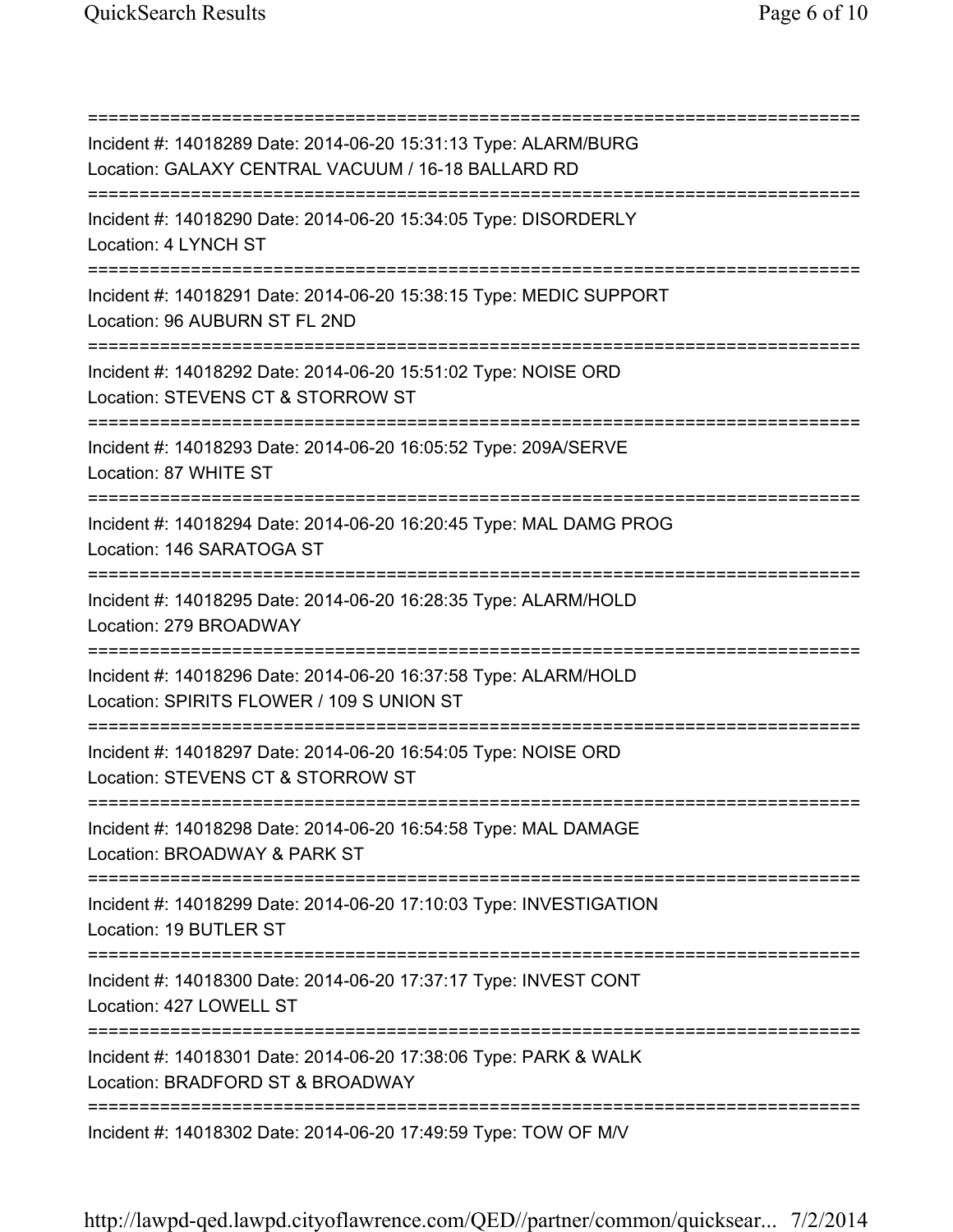| Location: 266 BROADWAY                                                                                                                  |
|-----------------------------------------------------------------------------------------------------------------------------------------|
| Incident #: 14018303 Date: 2014-06-20 17:51:56 Type: M/V STOP<br>Location: ALLSTON ST & HIGH ST<br>=====================                |
| Incident #: 14018304 Date: 2014-06-20 18:07:25 Type: LARCENY/PAST<br>Location: 86 BROMFIELD ST #1                                       |
| Incident #: 14018305 Date: 2014-06-20 18:11:26 Type: SUS PERS/MV<br>Location: 265 MERRIMACK ST<br>===================================== |
| Incident #: 14018306 Date: 2014-06-20 18:13:48 Type: M/V STOP<br>Location: FITZ ST & LAWRENCE ST                                        |
| Incident #: 14018307 Date: 2014-06-20 18:15:39 Type: NOISE ORD<br>Location: 80-90 BOXFORD ST                                            |
| Incident #: 14018308 Date: 2014-06-20 18:27:25 Type: M/V STOP<br>Location: BOEHM ST & PROSPECT ST                                       |
| ========<br>Incident #: 14018309 Date: 2014-06-20 18:32:55 Type: SPECIAL CHECK<br>Location: 300 HOWARD ST                               |
| Incident #: 14018310 Date: 2014-06-20 18:40:07 Type: AUTO ACC/NO PI<br>Location: 46 CENTRE ST                                           |
| Incident #: 14018311 Date: 2014-06-20 18:42:19 Type: ALARM/BURG<br>Location: BEVERIDGE RESIDENCE / 107 EVERETT ST                       |
| Incident #: 14018312 Date: 2014-06-20 18:44:49 Type: M/V STOP<br>Location: ALLSTON ST & HOWARD ST                                       |
| Incident #: 14018313 Date: 2014-06-20 18:49:20 Type: SUS PERS/MV<br>Location: 17 FRONT ST                                               |
| Incident #: 14018314 Date: 2014-06-20 19:29:32 Type: ALARM/BURG<br>Location: LGH / 25 MARSTON ST                                        |
| :============<br>Incident #: 14018315 Date: 2014-06-20 19:47:18 Type: HIT & RUN M/V<br>Location: CANAL ST & UNION ST                    |
| <u>Indident #: 47040948 Data: 2047 08 20 40:40:40 Time: NIOIRE ODD</u>                                                                  |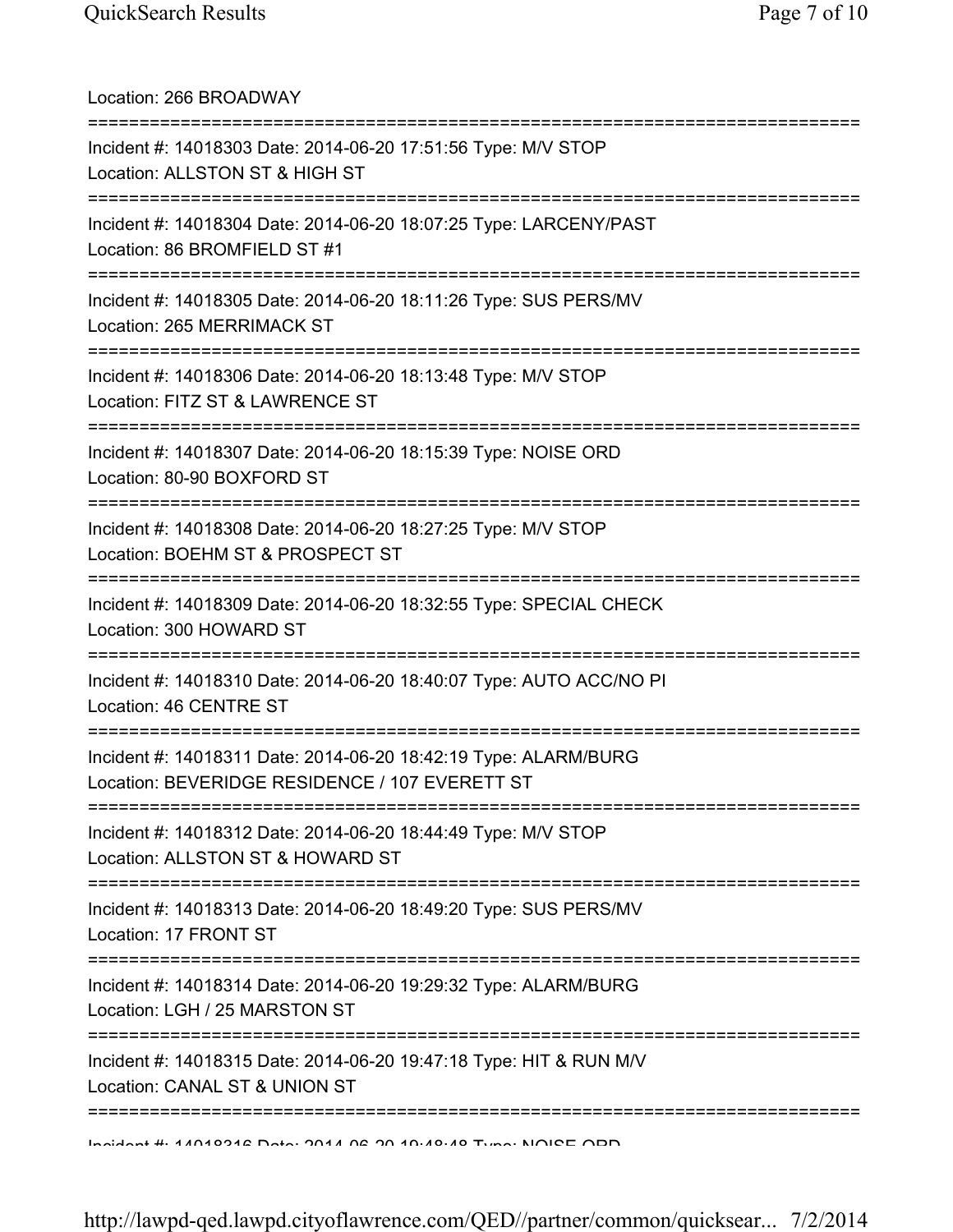| Location: 15 THORNDIKE ST<br>====================================                                                                |
|----------------------------------------------------------------------------------------------------------------------------------|
| Incident #: 14018318 Date: 2014-06-20 19:50:13 Type: NOISE ORD<br><b>Location: TEXAS AV</b><br>================================  |
| Incident #: 14018317 Date: 2014-06-20 19:50:16 Type: ALARM/BURG<br>Location: CARVER ST AUTO / 79 CARVER ST                       |
| Incident #: 14018319 Date: 2014-06-20 20:06:34 Type: ALARM/BURG<br>Location: WEATHERBEE / 75 NEWTON ST                           |
| Incident #: 14018320 Date: 2014-06-20 20:21:30 Type: GENERAL SERV<br>Location: HAVERHILL ST & MARGIN ST                          |
| Incident #: 14018321 Date: 2014-06-20 20:28:32 Type: NOISE ORD<br><b>Location: OREGON AV</b>                                     |
| Incident #: 14018322 Date: 2014-06-20 20:34:13 Type: NOISE ORD<br>Location: 30 AMES ST                                           |
| ===============================<br>Incident #: 14018323 Date: 2014-06-20 20:36:32 Type: NOISE ORD<br>Location: 113 JACKSON ST    |
| Incident #: 14018328 Date: 2014-06-20 20:38:55 Type: LARCENY/PAST<br>Location: 21 EXETER ST                                      |
| Incident #: 14018324 Date: 2014-06-20 20:45:37 Type: NOISE ORD<br>Location: 15 THORNDIKE ST                                      |
| ===========================<br>Incident #: 14018325 Date: 2014-06-20 20:46:35 Type: M/V STOP<br>Location: HALL ST & THORNDIKE ST |
| Incident #: 14018326 Date: 2014-06-20 20:56:46 Type: NOISE ORD<br>Location: 441 HIGH ST                                          |
| Incident #: 14018327 Date: 2014-06-20 21:07:26 Type: A&B PAST<br>Location: 165 S UNION ST                                        |
| Incident #: 14018329 Date: 2014-06-20 21:20:21 Type: M/V STOP<br>Location: HAMPSHIRE ST & LOWELL ST                              |
|                                                                                                                                  |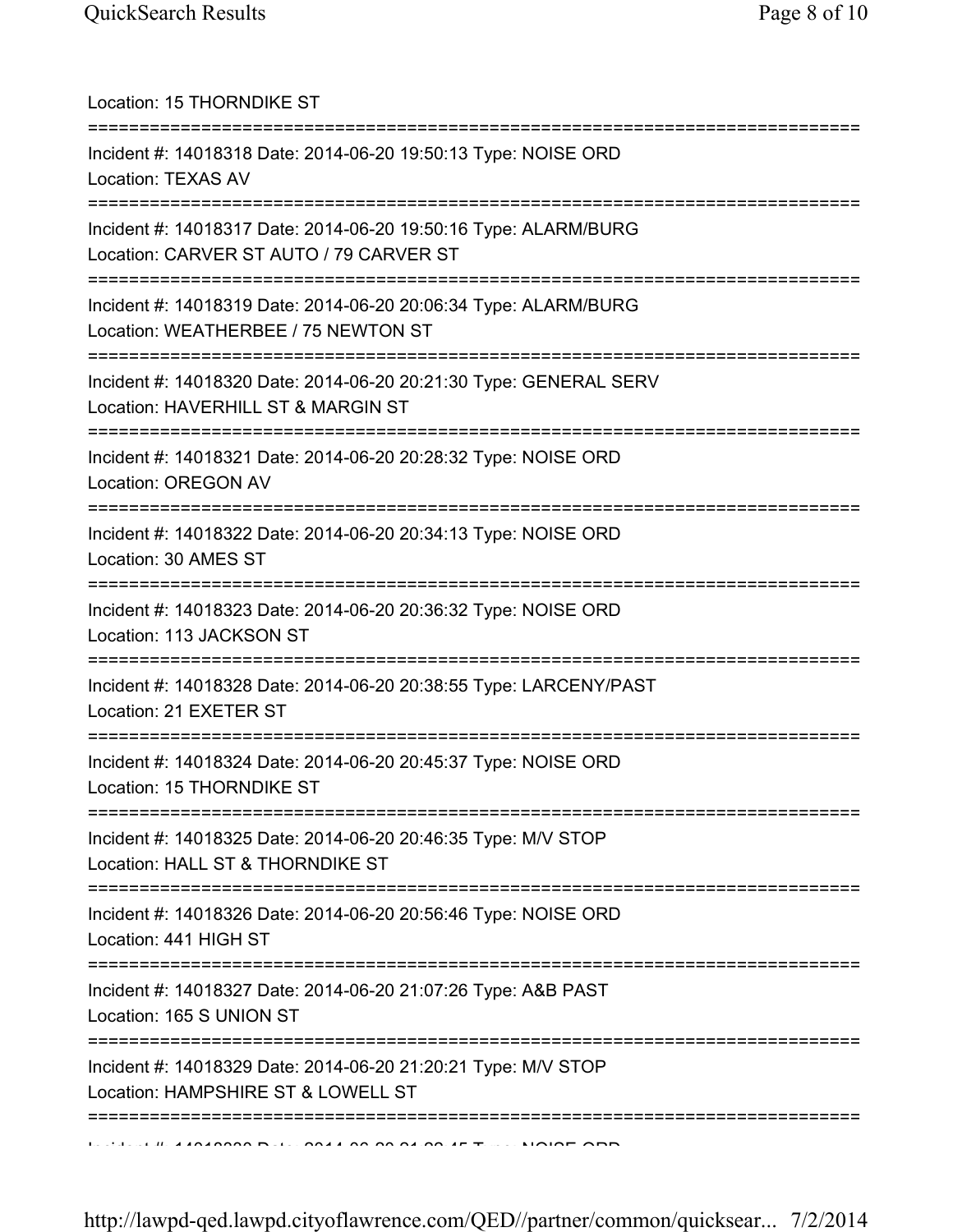| Location: BROADWAY AV                                                                                                           |
|---------------------------------------------------------------------------------------------------------------------------------|
| Incident #: 14018331 Date: 2014-06-20 21:31:57 Type: NOISE ORD<br>Location: 144 S UNION ST                                      |
| Incident #: 14018332 Date: 2014-06-20 21:37:32 Type: FIGHT<br>Location: 202 S UNION ST                                          |
| Incident #: 14018333 Date: 2014-06-20 21:50:19 Type: AUTO ACC/PED<br>Location: E HAVERHILL ST & PROSPECT ST                     |
| Incident #: 14018334 Date: 2014-06-20 22:04:33 Type: MAN DOWN<br>Location: BOXFORD ST & GARFIELD ST                             |
| ========================<br>Incident #: 14018335 Date: 2014-06-20 22:11:43 Type: NOISE ORD<br>Location: 16 ORCHARD ST           |
| Incident #: 14018336 Date: 2014-06-20 22:40:17 Type: TOW OF M/V<br>Location: 550 BROADWAY                                       |
| Incident #: 14018337 Date: 2014-06-20 22:48:36 Type: NOISE ORD<br><b>Location: AMHERST ST</b>                                   |
| Incident #: 14018338 Date: 2014-06-20 22:54:06 Type: GUN CALL<br>Location: BROOK ST                                             |
| ===================================<br>Incident #: 14018339 Date: 2014-06-20 23:04:11 Type: NOISE ORD<br>Location: 27 JORDAN ST |
| Incident #: 14018340 Date: 2014-06-20 23:04:37 Type: TOW OF M/V<br>Location: 550 BROADWAY                                       |
| Incident #: 14018341 Date: 2014-06-20 23:08:52 Type: NEIGHBOR PROB<br>Location: 10 ORCHARD ST                                   |
| Incident #: 14018342 Date: 2014-06-20 23:22:21 Type: NOISE ORD<br>Location: 73 JACKSON ST                                       |
| Incident #: 14018343 Date: 2014-06-20 23:36:46 Type: LOUD NOISE<br>Location: BAVARIAN CLUB / 41 KNOX ST                         |
| ===============================                                                                                                 |